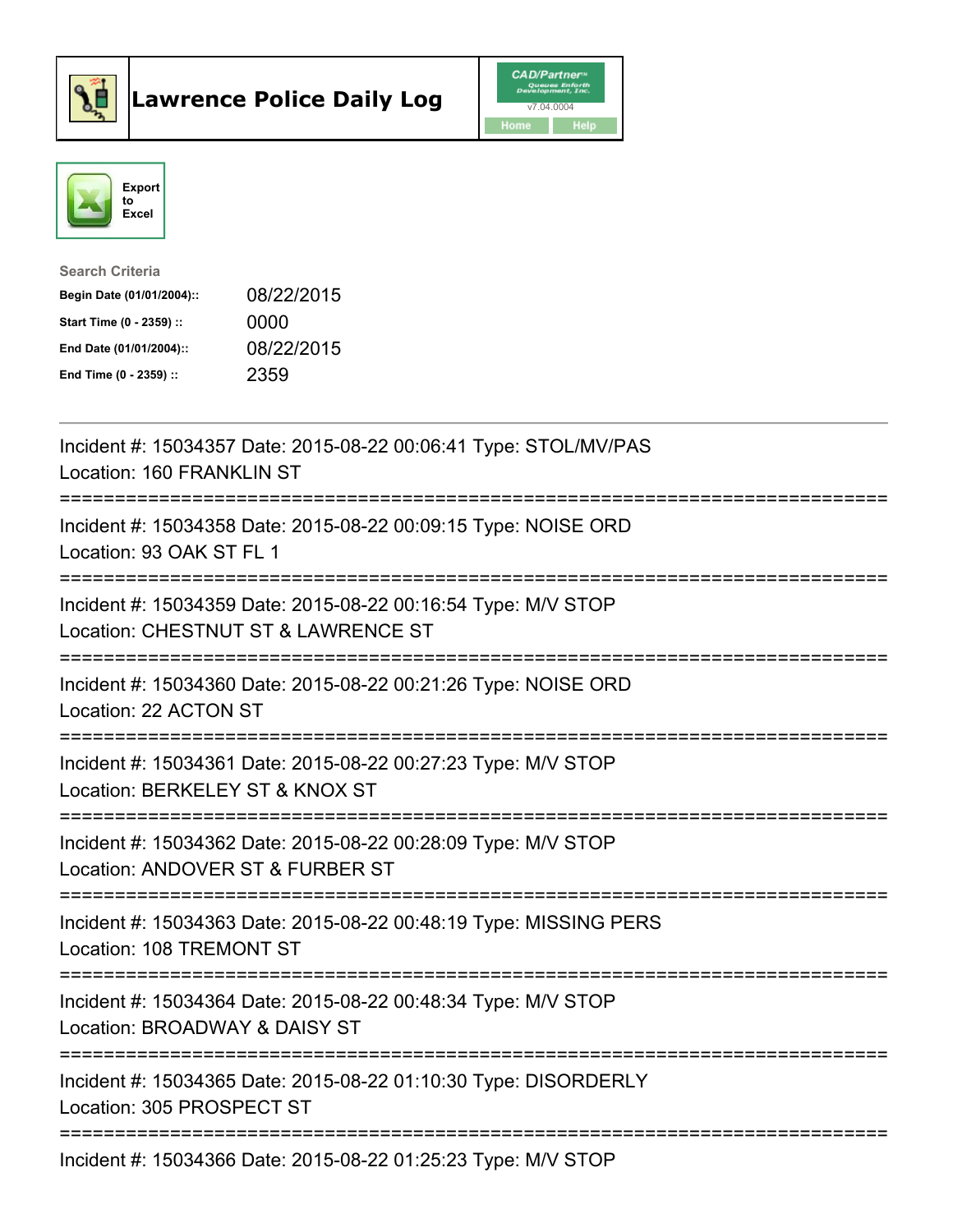Location: HAVERHILL ST & WHITE ST =========================================================================== Incident #: 15034367 Date: 2015-08-22 01:26:50 Type: LOUD NOISE Location: 251 PROSPECT ST =========================================================================== Incident #: 15034368 Date: 2015-08-22 02:18:59 Type: DISTURBANCE Location: 368 LOWELL ST FL 1 =========================================================================== Incident #: 15034369 Date: 2015-08-22 02:26:02 Type: M/V STOP Location: ESSEX ST & LAWRENCE ST =========================================================================== Incident #: 15034370 Date: 2015-08-22 02:27:10 Type: DOMESTIC/PROG Location: 139 WILLOW ST FL 2 =========================================================================== Incident #: 15034371 Date: 2015-08-22 02:36:04 Type: MAL DAMAGE Location: 1 MILL ST =========================================================================== Incident #: 15034372 Date: 2015-08-22 02:42:16 Type: DISTURBANCE Location: 389 BROADWAY =========================================================================== Incident #: 15034373 Date: 2015-08-22 02:49:37 Type: MAN DOWN Location: 1 MILL ST =========================================================================== Incident #: 15034374 Date: 2015-08-22 02:52:40 Type: DISTURBANCE Location: 104 E CAMBRIDGE ST =========================================================================== Incident #: 15034375 Date: 2015-08-22 03:02:33 Type: M/V STOP Location: 7 BROADWAY =========================================================================== Incident #: 15034376 Date: 2015-08-22 03:04:46 Type: NOISE ORD Location: 25 STATE ST =========================================================================== Incident #: 15034377 Date: 2015-08-22 03:15:06 Type: M/V STOP Location: HESS / 500 S UNION ST =========================================================================== Incident #: 15034378 Date: 2015-08-22 03:57:09 Type: DISORDERLY Location: 75 BUNKERHILL ST FL 1 =========================================================================== Incident #: 15034379 Date: 2015-08-22 03:58:36 Type: A&B PAST Location: 62 BAILEY ST =========================================================================== Incident #: 15034380 Date: 2015-08-22 04:18:01 Type: WARRANT SERVE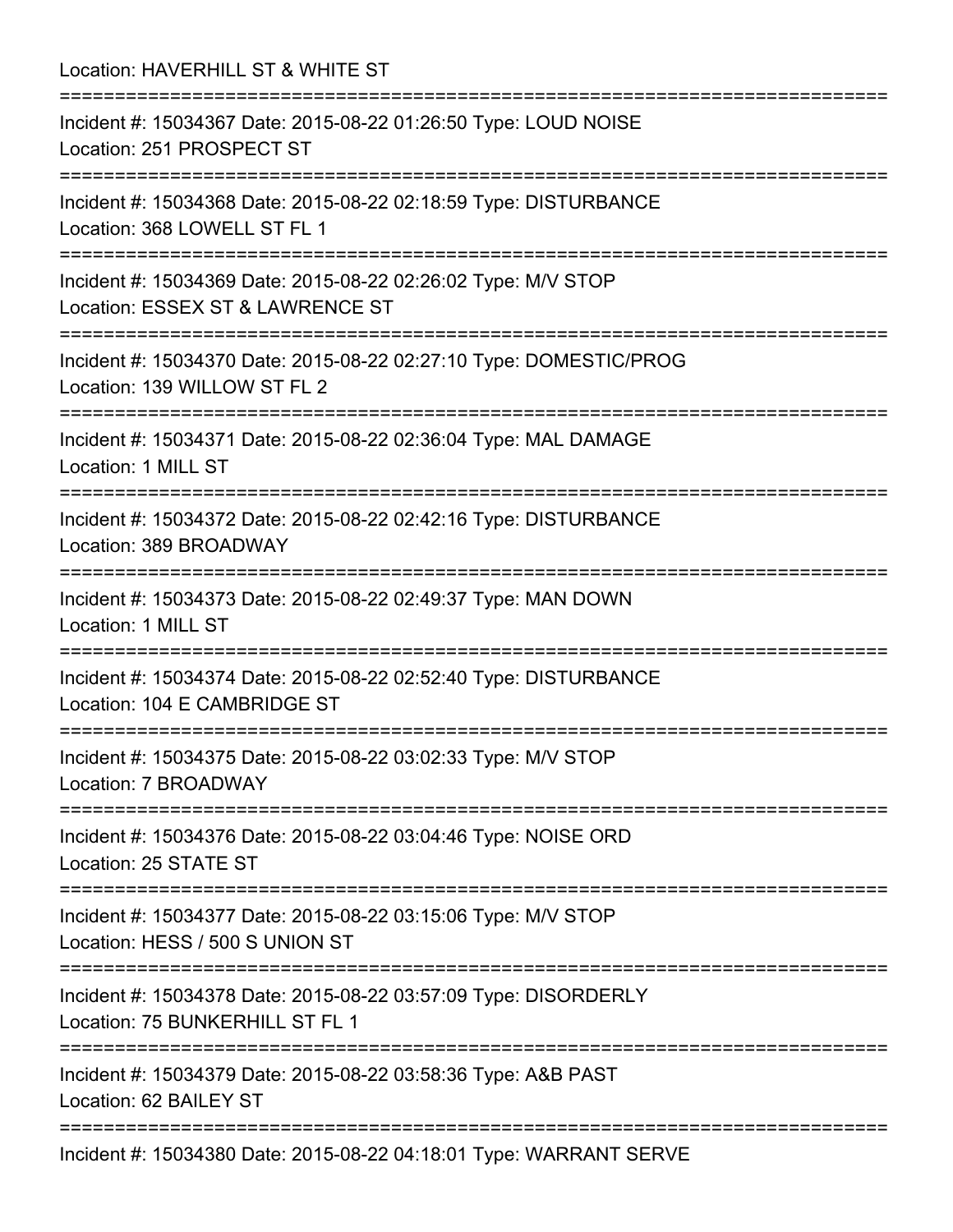| Incident #: 15034381 Date: 2015-08-22 04:25:22 Type: ALARMS<br>Location: ABEL COMPANY / 1 INTERNATIONAL WY<br>:================================== |
|---------------------------------------------------------------------------------------------------------------------------------------------------|
| Incident #: 15034382 Date: 2015-08-22 04:38:06 Type: WOMAN DOWN<br>Location: 50 BROADWAY<br>:======================                               |
| Incident #: 15034383 Date: 2015-08-22 04:44:01 Type: DOMESTIC/PAST<br>Location: 62 BAILEY ST FL 2                                                 |
| Incident #: 15034384 Date: 2015-08-22 04:47:09 Type: FIGHT<br>Location: 11 SPRINGFIELD ST                                                         |
| Incident #: 15034385 Date: 2015-08-22 05:10:42 Type: DISTURBANCE<br>Location: 77 S UNION ST                                                       |
| Incident #: 15034386 Date: 2015-08-22 05:20:11 Type: MAL DAMAGE<br><b>Location: SHAWSHEEN RD</b>                                                  |
| Incident #: 15034387 Date: 2015-08-22 05:32:06 Type: DISTURBANCE<br>Location: TOP DONUT / 297 ANDOVER ST                                          |
| Incident #: 15034388 Date: 2015-08-22 05:45:17 Type: M/V STOP<br>Location: 71 CAMBRIDGE ST                                                        |
| Incident #: 15034389 Date: 2015-08-22 05:51:11 Type: A&B D/W PAST<br>Location: BROADWAY & LOWELL ST                                               |
| Incident #: 15034390 Date: 2015-08-22 06:01:17 Type: ALARMS<br>Location: KEY POLYMER / 17 SHEPARD ST                                              |
| Incident #: 15034391 Date: 2015-08-22 06:06:16 Type: ALARMS<br>Location: LA CACA RESTARAUNT / 22 UNION ST                                         |
| Incident #: 15034392 Date: 2015-08-22 06:26:49 Type: SUS PERS/MV<br>Location: 389 BROADWAY                                                        |
| Incident #: 15034393 Date: 2015-08-22 06:28:42 Type: TOW/REC/STOL<br>Location: 9 ALLYN TER                                                        |
| Incident #: 15034394 Date: 2015-08-22 06:46:30 Type: B&E/MV/PAST                                                                                  |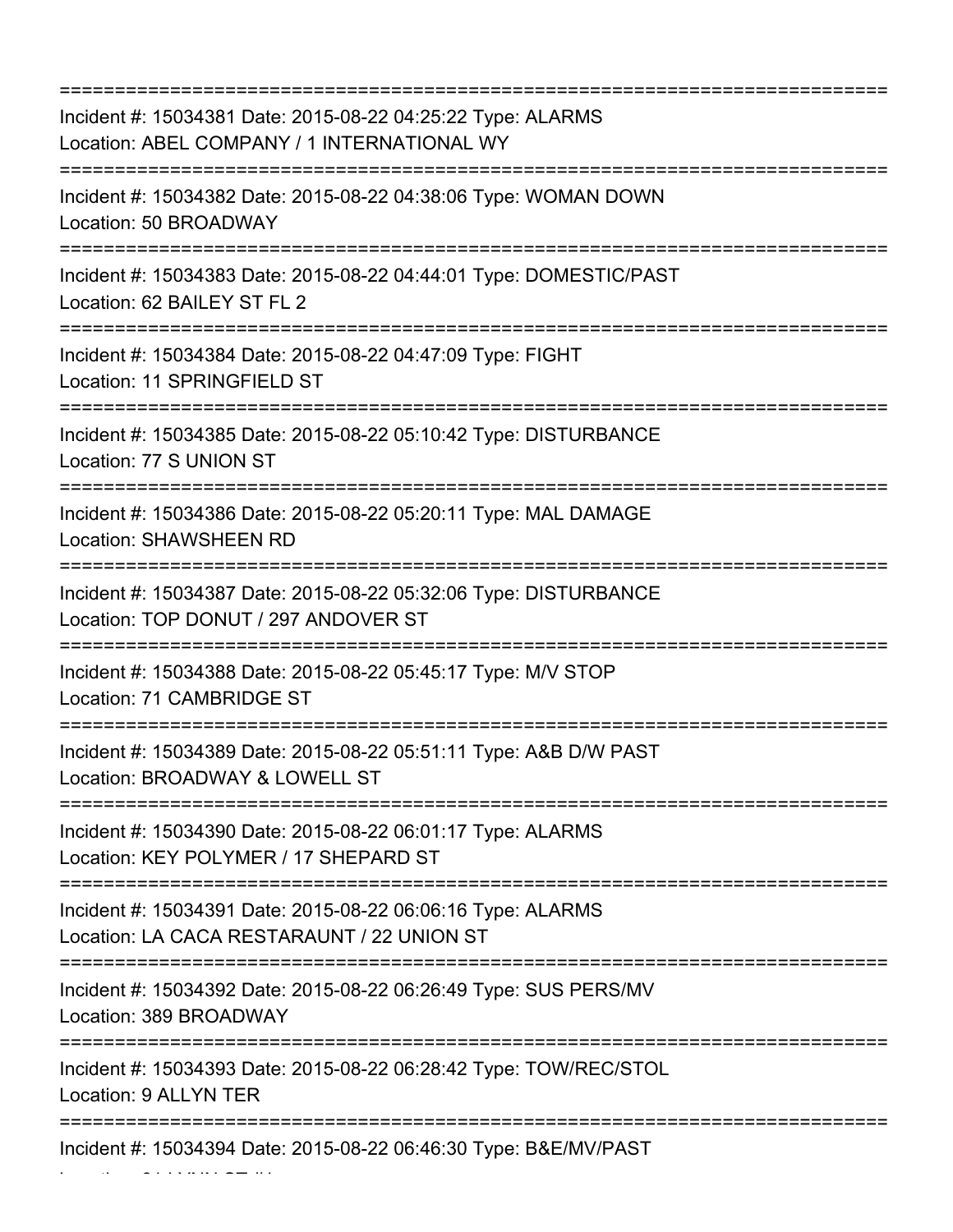=========================================================================== Incident #: 15034395 Date: 2015-08-22 07:00:54 Type: GENERAL SERV Location: MARKET ST & PARKER ST =========================================================================== Incident #: 15034396 Date: 2015-08-22 08:07:32 Type: INVESTIGATION Location: FOSTER ST & SALEM ST =========================================================================== Incident #: 15034397 Date: 2015-08-22 08:10:28 Type: B&E/MV/PAST Location: 142 MARSTON ST =========================================================================== Incident #: 15034398 Date: 2015-08-22 08:21:45 Type: ALARMS Location: SPRINT / 67 WINTHROP AV =========================================================================== Incident #: 15034399 Date: 2015-08-22 08:33:25 Type: MAL DAMAGE Location: MARKET ST & PARKER ST =========================================================================== Incident #: 15034400 Date: 2015-08-22 08:36:17 Type: ALARMS Location: PSYCHOLOGICAL CENTER / 11 UNION ST =========================================================================== Incident #: 15034401 Date: 2015-08-22 09:27:07 Type: ALARM/BURG Location: CLASS INC / 1 PARKER ST =========================================================================== Incident #: 15034402 Date: 2015-08-22 09:34:37 Type: PARK & WALK Location: BRADFORD ST & BROADWAY =========================================================================== Incident #: 15034403 Date: 2015-08-22 09:40:13 Type: ALARM/BURG Location: 8 BOXFORD ST =========================================================================== Incident #: 15034404 Date: 2015-08-22 09:56:21 Type: RECOV/STOL/MV Location: 48 CEDAR ST =========================================================================== Incident #: 15034405 Date: 2015-08-22 10:06:40 Type: TOW OF M/V Location: 49 BOWDOIN ST =========================================================================== Incident #: 15034406 Date: 2015-08-22 10:31:09 Type: TOW OF M/V Location: 2 INMAN ST =========================================================================== Incident #: 15034407 Date: 2015-08-22 10:35:43 Type: M/V STOP Location: MARSTON ST & STORROW ST =========================================================================== Incident #: 15034408 Date: 2015-08-22 10:44:03 Type: MEDIC SUPPORT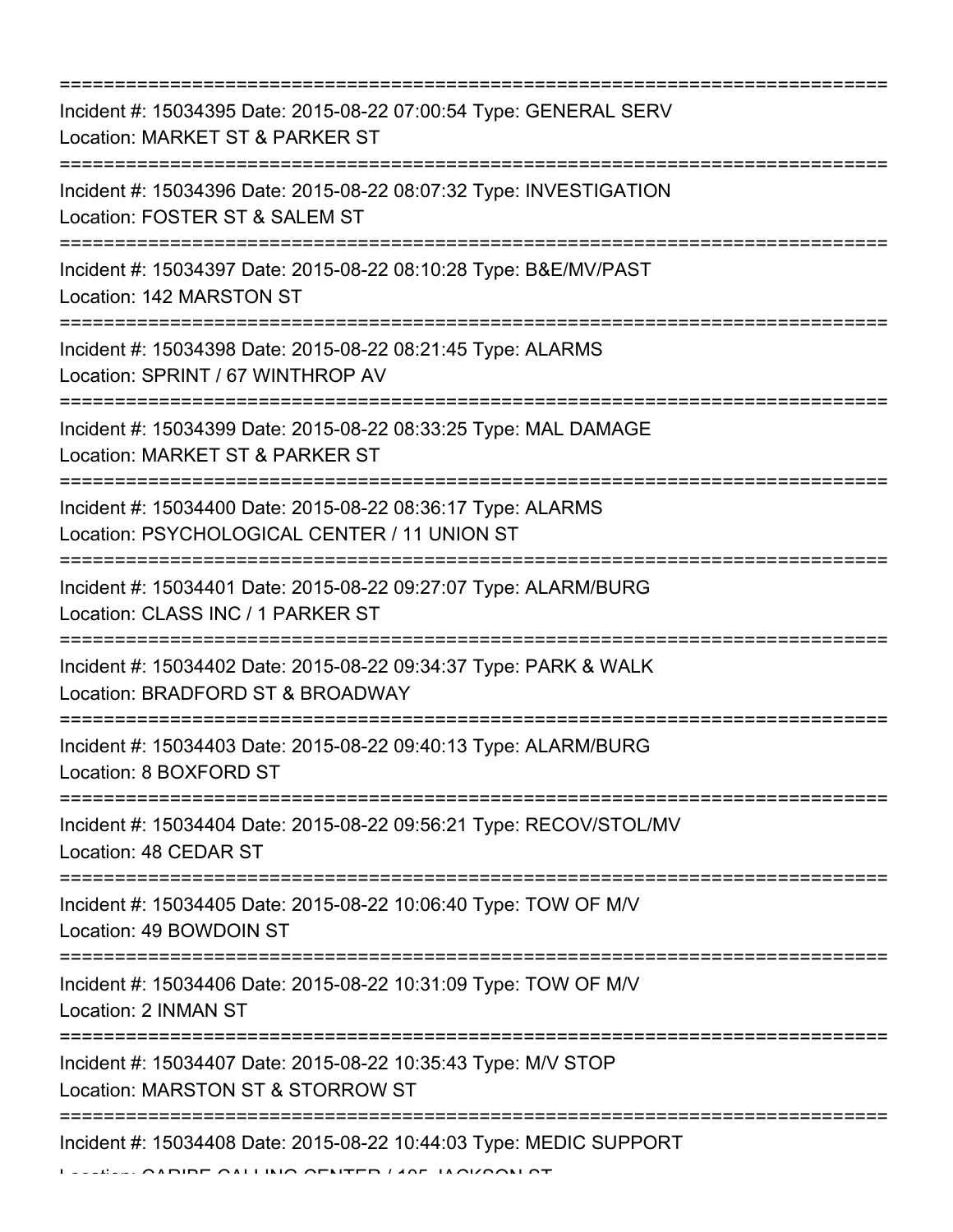| ==========================                                                                                                                  |
|---------------------------------------------------------------------------------------------------------------------------------------------|
| Incident #: 15034409 Date: 2015-08-22 10:44:08 Type: M/V STOP<br>Location: 133 OSGOOD ST                                                    |
| Incident #: 15034410 Date: 2015-08-22 10:47:54 Type: RECOV/STOL/MV<br>Location: 25 SHERIDAN ST                                              |
| Incident #: 15034411 Date: 2015-08-22 10:49:38 Type: NOTIFICATION<br>Location: 361 HOWARD ST                                                |
| Incident #: 15034412 Date: 2015-08-22 10:55:57 Type: AUTO ACC/NO PI<br>Location: 339 LAWRENCE ST                                            |
| Incident #: 15034413 Date: 2015-08-22 11:01:55 Type: M/V STOP<br>Location: CENTRAL BRIDGE / 0 MERRIMACK ST<br>============================= |
| Incident #: 15034414 Date: 2015-08-22 11:04:57 Type: M/V STOP<br>Location: CARVER ST & SALEM ST                                             |
| Incident #: 15034415 Date: 2015-08-22 11:09:52 Type: ALARM/BURG<br>Location: ESSEX TOWER / 18 FRANKLIN ST                                   |
| Incident #: 15034416 Date: 2015-08-22 11:13:33 Type: SPECIAL CHECK<br>Location: 205 BROADWAY                                                |
| Incident #: 15034417 Date: 2015-08-22 11:34:47 Type: EXTRA SURVEIL<br>Location: 28 SUMMIT AV                                                |
| Incident #: 15034419 Date: 2015-08-22 11:41:23 Type: A&B PAST<br>Location: 208 WILLOW ST                                                    |
| Incident #: 15034418 Date: 2015-08-22 11:42:08 Type: B&E/PAST<br>Location: DIAMOND MUSIC / 125 ESSEX ST                                     |
| Incident #: 15034420 Date: 2015-08-22 11:49:23 Type: M/V STOP<br>Location: BODWELL ST & GREENWOOD ST                                        |
| Incident #: 15034421 Date: 2015-08-22 11:51:15 Type: B&E/MV/PAST<br>Location: 75 NEWTON ST                                                  |
| Incident #: 15034422 Date: 2015-08-22 12:08:41 Type: NEIGHBOR PROB                                                                          |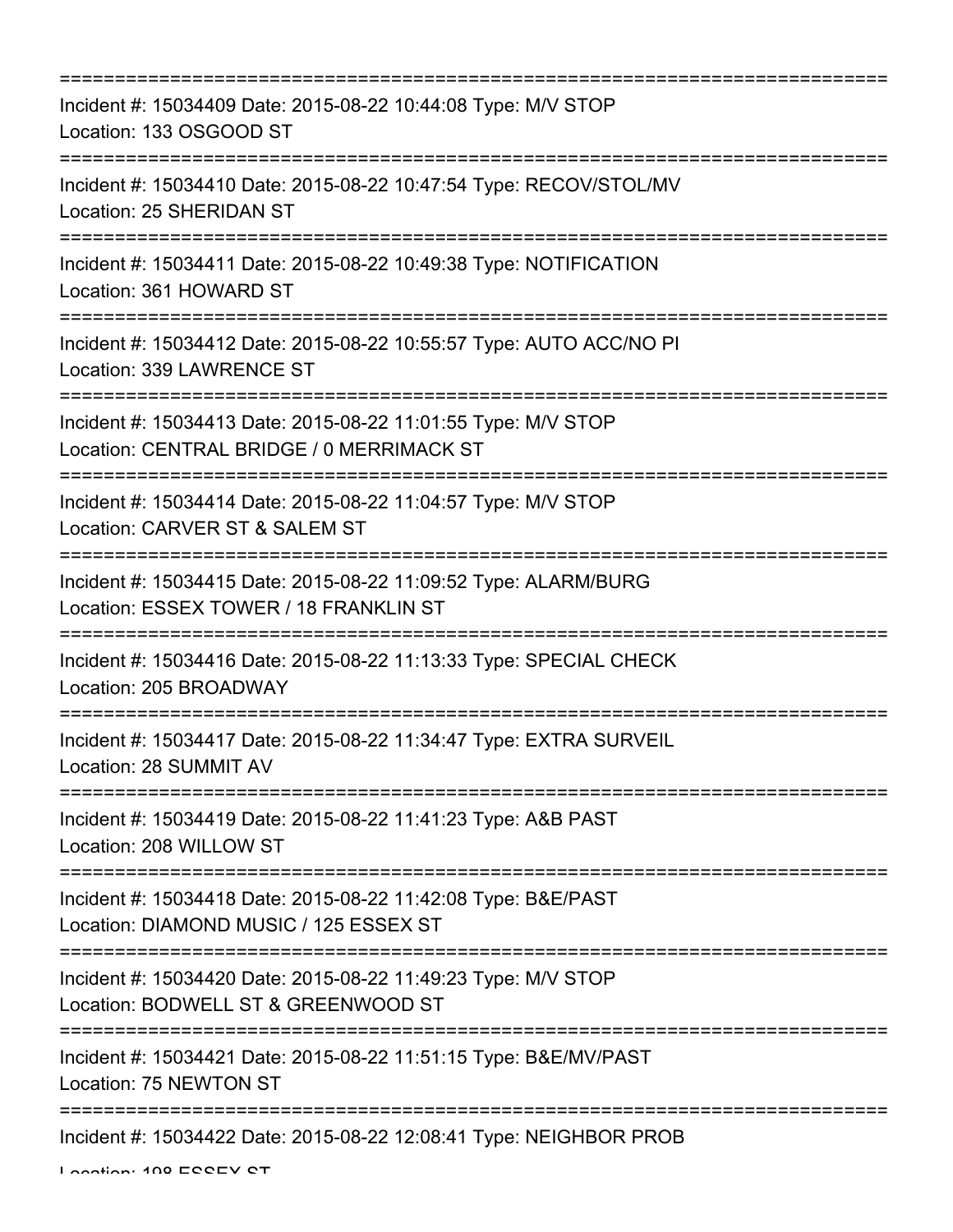| Incident #: 15034423 Date: 2015-08-22 12:14:58 Type: ALARM/BURG<br>Location: 76 HANCOCK ST                                                           |
|------------------------------------------------------------------------------------------------------------------------------------------------------|
| Incident #: 15034424 Date: 2015-08-22 12:16:50 Type: TEST QED<br>Location: 90 LOWELL ST                                                              |
| Incident #: 15034425 Date: 2015-08-22 13:17:56 Type: M/V STOP<br>Location: BRADFORD ST & BROADWAY                                                    |
| Incident #: 15034426 Date: 2015-08-22 13:20:31 Type: LARCENY/PAST<br>Location: 130 SPRUCE ST FL 1                                                    |
| Incident #: 15034427 Date: 2015-08-22 13:26:04 Type: B&E/PAST<br>Location: REAL STATE RENTAL AND PLUMBING / 139 ESSEX ST<br>:======================= |
| Incident #: 15034428 Date: 2015-08-22 13:27:37 Type: SUS PERS/MV<br>Location: 220 MERRIMACK ST #223<br>:===================                          |
| Incident #: 15034430 Date: 2015-08-22 13:29:17 Type: RECOV/STOL/MV<br>Location: 24 JUNIPER ST                                                        |
| Incident #: 15034429 Date: 2015-08-22 13:29:24 Type: LARCENY/PAST<br>Location: 78 CROSS ST                                                           |
| Incident #: 15034431 Date: 2015-08-22 13:36:45 Type: DISTURBANCE<br>Location: 17 DURHAM ST                                                           |
| Incident #: 15034432 Date: 2015-08-22 13:51:43 Type: LARCENY/PAST<br>Location: 14 BODWELL ST #1                                                      |
| Incident #: 15034433 Date: 2015-08-22 13:54:29 Type: CK WELL BEING<br>Location: 343 SALEM ST #C                                                      |
| Incident #: 15034434 Date: 2015-08-22 13:58:00 Type: DISTURBANCE<br>Location: 1088 ESSEX ST                                                          |
| Incident #: 15034435 Date: 2015-08-22 14:06:08 Type: TRESPASSING<br>Location: 108 TREMONT ST                                                         |
| Incident #: 15034436 Date: 2015-08-22 14:11:40 Type: TOW OF M/V<br>Location: 62 LEXINGTON ST                                                         |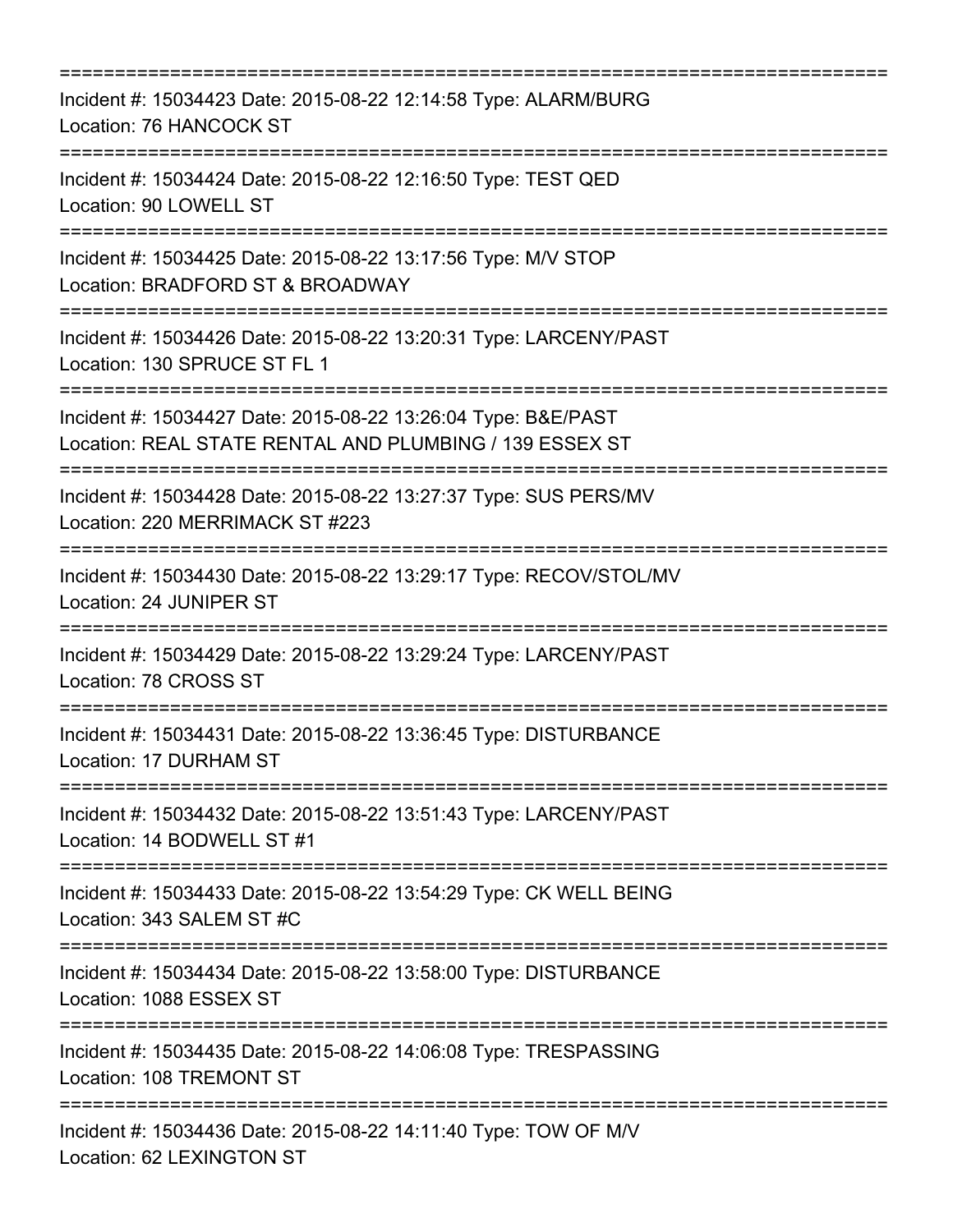Incident #: 15034437 Date: 2015-08-22 14:15:39 Type: MAL DAMAGE Location: JIM'S SUB SHOP / 268 S BROADWAY =========================================================================== Incident #: 15034438 Date: 2015-08-22 14:33:09 Type: AUTO ACC/PI Location: RIVERSIDE HOUSE OF PIZZA / 8 S BROADWAY =========================================================================== Incident #: 15034439 Date: 2015-08-22 14:35:19 Type: SUS PERS/MV Location: 25 POPLAR ST =========================================================================== Incident #: 15034440 Date: 2015-08-22 14:37:29 Type: AMBULANCE ASSSI Location: 329 HIGH ST =========================================================================== Incident #: 15034441 Date: 2015-08-22 14:39:43 Type: MAN DOWN Location: PARK / WEST ST =========================================================================== Incident #: 15034442 Date: 2015-08-22 14:50:03 Type: SUS PERS/MV Location: 11 CUSTER ST =========================================================================== Incident #: 15034443 Date: 2015-08-22 14:57:22 Type: MAL DAMAGE Location: 219 E HAVERHILL ST =========================================================================== Incident #: 15034444 Date: 2015-08-22 15:01:01 Type: VIO CITY ORD Location: CANAL ST & FRANKLIN ST =========================================================================== Incident #: 15034445 Date: 2015-08-22 15:17:18 Type: NOTIFICATION Location: 419 LOWELL ST FL 1ST =========================================================================== Incident #: 15034446 Date: 2015-08-22 15:51:18 Type: M/V STOP Location: BRADFORD ST & WEST ST =========================================================================== Incident #: 15034447 Date: 2015-08-22 15:57:20 Type: CK WELL BEING Location: BRADFORD ST & FRANKLIN ST =========================================================================== Incident #: 15034448 Date: 2015-08-22 16:09:51 Type: MEDIC SUPPORT Location: BROADWAY & COMMON ST =========================================================================== Incident #: 15034449 Date: 2015-08-22 16:22:02 Type: HIT & RUN M/V Location: ANDOVER ST & S BROADWAY =========================================================================== Incident #: 15034450 Date: 2015-08-22 16:40:40 Type: HIT & RUN PED Location: 50 BROADWAY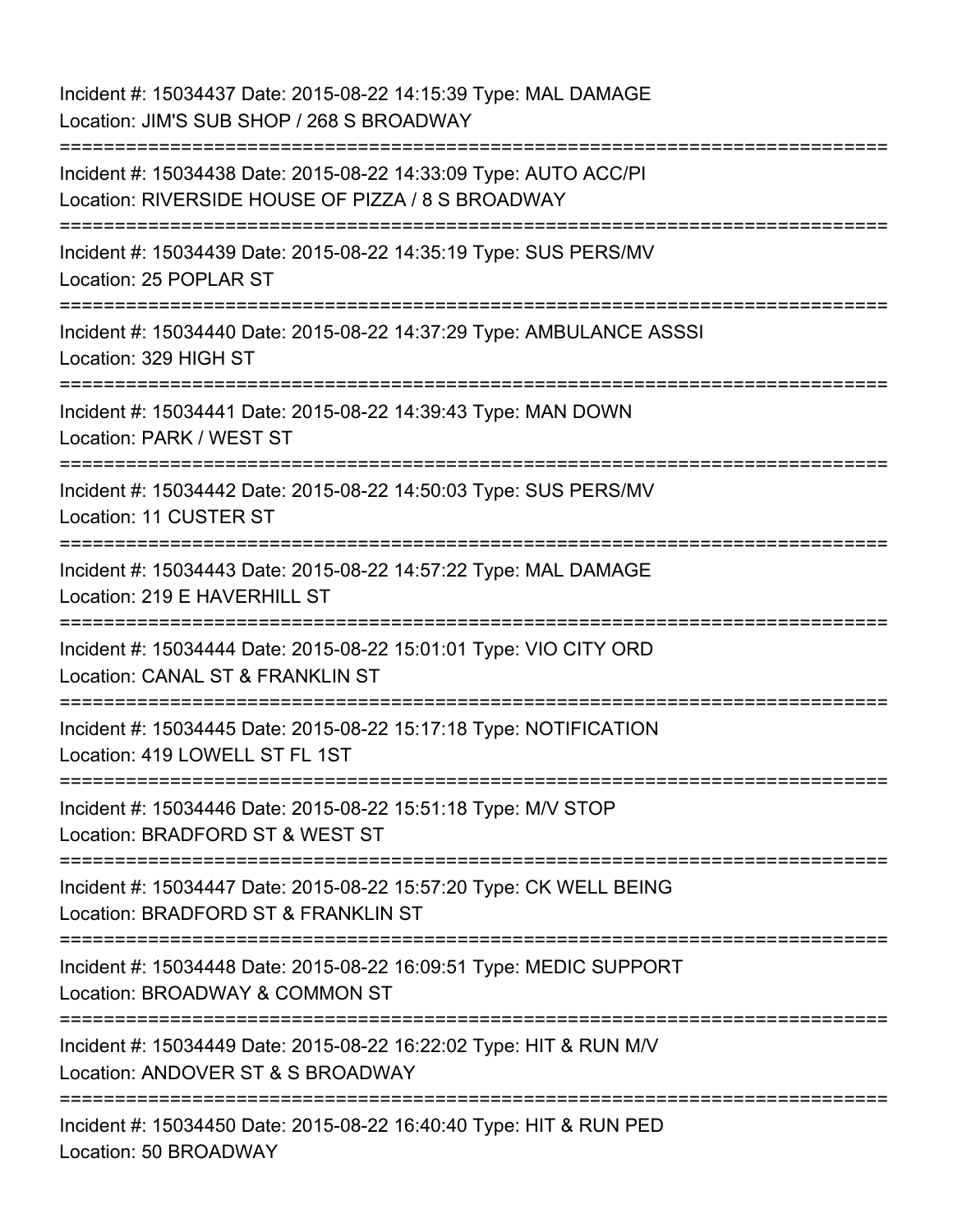| Incident #: 15034451 Date: 2015-08-22 16:45:32 Type: ALARM/BURG<br>Location: WIRELESS SALES 1ST FLOOR / 60 ISLAND ST                     |
|------------------------------------------------------------------------------------------------------------------------------------------|
| Incident #: 15034452 Date: 2015-08-22 16:48:40 Type: NOISE ORD<br>Location: 9 LAFAYETTE AV                                               |
| Incident #: 15034453 Date: 2015-08-22 17:13:30 Type: DK (DRUNK)<br>Location: BROADWAY & LOWELL ST<br>=================================== |
| Incident #: 15034454 Date: 2015-08-22 17:22:10 Type: LARCENY/PAST<br>Location: 157 SALEM ST FL 2ND                                       |
| Incident #: 15034455 Date: 2015-08-22 17:31:17 Type: NEIGHBOR PROB<br>Location: 369 WATER ST                                             |
| Incident #: 15034456 Date: 2015-08-22 17:36:30 Type: NOISE ORD<br>Location: 19 DORCHESTER ST                                             |
| Incident #: 15034457 Date: 2015-08-22 17:39:51 Type: NOISE ORD<br>Location: 142 MARGIN ST                                                |
| Incident #: 15034458 Date: 2015-08-22 17:49:35 Type: COURT DOC SERVE<br>Location: 17 WOODLAND ST                                         |
| Incident #: 15034459 Date: 2015-08-22 17:53:17 Type: SUS PERS/MV<br>Location: MARKET ST & SHAWSHEEN RD                                   |
| Incident #: 15034460 Date: 2015-08-22 17:56:39 Type: NOISE ORD<br>Location: 40 ROWE ST                                                   |
| Incident #: 15034461 Date: 2015-08-22 17:59:04 Type: SUBPOENA SERV<br>Location: 120 HIGH ST                                              |
| Incident #: 15034462 Date: 2015-08-22 18:02:21 Type: ALARM/BURG<br>Location: 70 N PARISH RD                                              |
| Incident #: 15034463 Date: 2015-08-22 18:06:47 Type: MEDIC SUPPORT<br>Location: 10 GENESEE ST                                            |
| Incident #: 15034464 Date: 2015-08-22 18:07:56 Type: SUBPOENA SERV<br>Location: 28 ORCHARD ST                                            |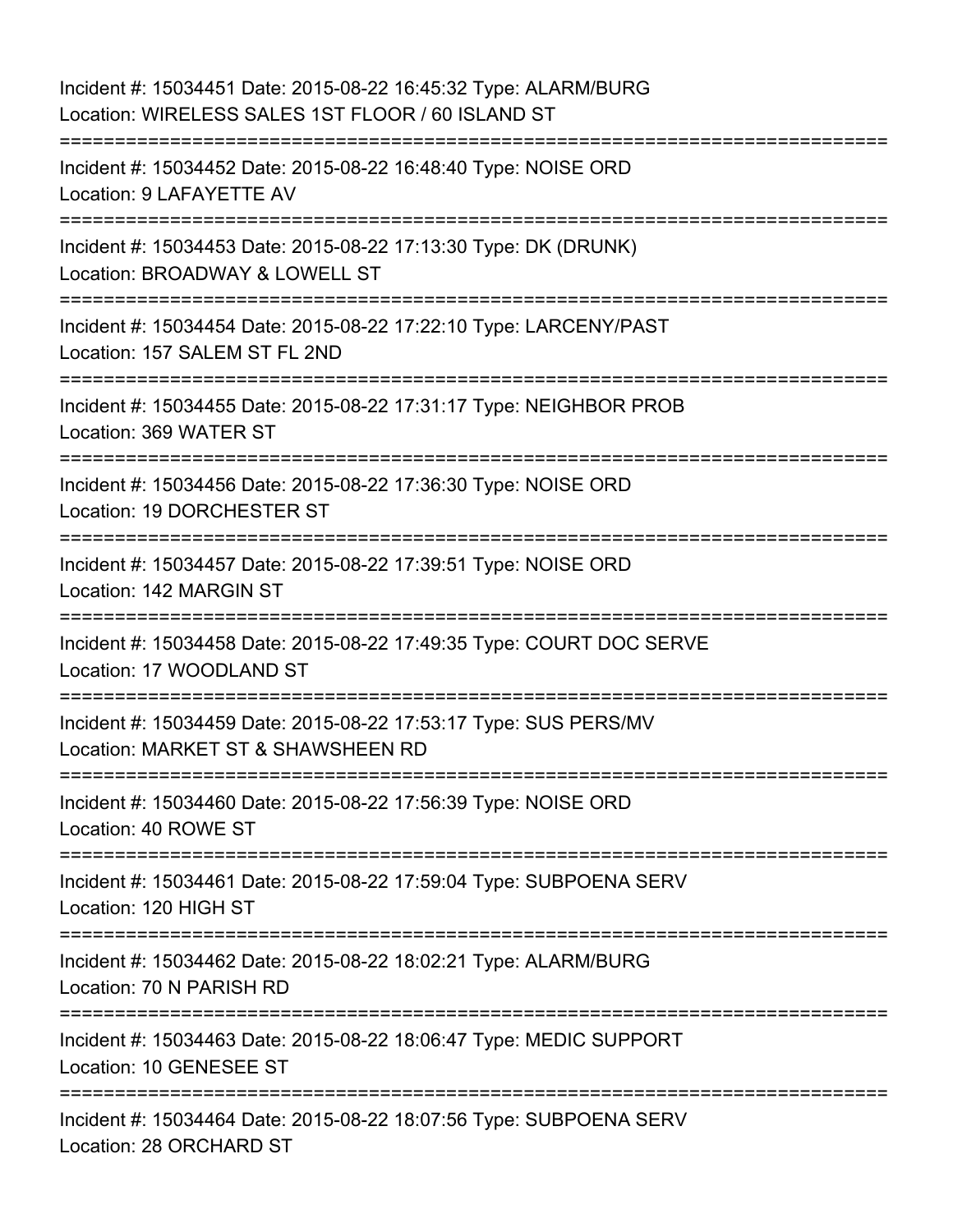Incident #: 15034465 Date: 2015-08-22 18:17:47 Type: MV/BLOCKING Location: 23 HOBSON ST =========================================================================== Incident #: 15034466 Date: 2015-08-22 18:18:21 Type: NOISE ORD Location: 152 BUTLER ST =========================================================================== Incident #: 15034467 Date: 2015-08-22 18:20:26 Type: DISTURBANCE Location: 13 ALDER ST FL 3 =========================================================================== Incident #: 15034468 Date: 2015-08-22 18:20:34 Type: SUBPOENA SERV Location: 26 SUMMER ST =========================================================================== Incident #: 15034469 Date: 2015-08-22 18:25:30 Type: SUBPOENA SERV Location: 76 SUMMER ST =========================================================================== Incident #: 15034470 Date: 2015-08-22 18:26:40 Type: ASSSIT OTHER PD Location: PARKER ST & SPRINGFIELD ST =========================================================================== Incident #: 15034471 Date: 2015-08-22 18:28:29 Type: M/V STOP Location: AMESBURY ST & ESSEX ST =========================================================================== Incident #: 15034472 Date: 2015-08-22 18:29:50 Type: MUTUAL AID Location: PARKER ST & SPRINGFIELD ST =========================================================================== Incident #: 15034473 Date: 2015-08-22 18:32:57 Type: COURT DOC SERVE Location: 381 CHESTNUT ST #109 =========================================================================== Incident #: 15034474 Date: 2015-08-22 18:41:29 Type: COURT DOC SERVE Location: 1 TREMONT ST #1A =========================================================================== Incident #: 15034475 Date: 2015-08-22 18:48:37 Type: COURT DOC SERVE Location: 216 WALNUT ST =========================================================================== Incident #: 15034476 Date: 2015-08-22 18:50:41 Type: NOISE ORD Location: 592 ANDOVER ST =========================================================================== Incident #: 15034477 Date: 2015-08-22 18:52:26 Type: SUBPOENA SERV Location: 10 WASHINGTON WY =========================================================================== Incident #: 15034478 Date: 2015-08-22 18:57:07 Type: M/V STOP Location: BROADWAY & TREMONT ST

===========================================================================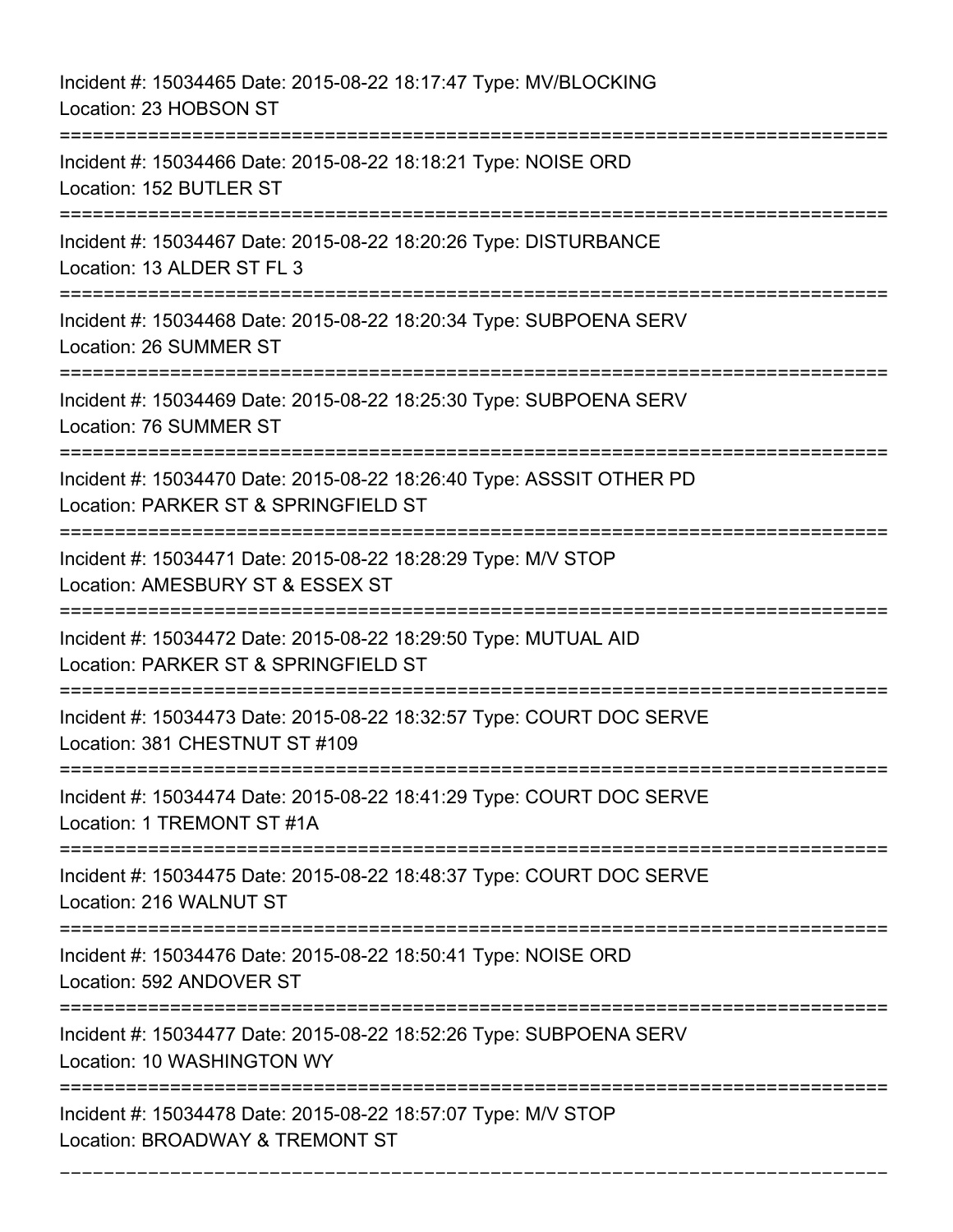Incident #: 15034480 Date: 2015-08-22 19:02:03 Type: NEIGHBOR PROB Location: 45-47 IRENE ST =========================================================================== Incident #: 15034479 Date: 2015-08-22 19:02:47 Type: M/V STOP Location: BROADWAY & HAVERHILL ST =========================================================================== Incident #: 15034481 Date: 2015-08-22 19:04:59 Type: SUBPOENA SERV Location: 74 SALEM ST =========================================================================== Incident #: 15034482 Date: 2015-08-22 19:09:40 Type: M/V STOP Location: 270 PROSPECT ST =========================================================================== Incident #: 15034483 Date: 2015-08-22 19:14:55 Type: SUS PERS/MV Location: 98 PERRY AV =========================================================================== Incident #: 15034484 Date: 2015-08-22 19:18:02 Type: MV/BLOCKING Location: 2 LEXINGTON ST =========================================================================== Incident #: 15034485 Date: 2015-08-22 19:25:42 Type: MEDIC SUPPORT Location: AMES ST & YALE ST =========================================================================== Incident #: 15034486 Date: 2015-08-22 19:32:33 Type: NOISE ORD Location: 146 MARGIN ST =========================================================================== Incident #: 15034487 Date: 2015-08-22 19:37:05 Type: UNWANTEDGUEST Location: 188 HOWARD ST =========================================================================== Incident #: 15034488 Date: 2015-08-22 19:39:07 Type: AUTO ACC/NO PI Location: DURSO AV & WINTHROP AV =========================================================================== Incident #: 15034489 Date: 2015-08-22 19:42:47 Type: MV/BLOCKING Location: BUNKERHILL ST & MYRTLE ST =========================================================================== Incident #: 15034490 Date: 2015-08-22 19:45:18 Type: SUBPOENA SERV Location: 37 DUCKETT AV =========================================================================== Incident #: 15034491 Date: 2015-08-22 19:47:06 Type: NOISE ORD Location: 152 OXFORD ST =========================================================================== Incident #: 15034492 Date: 2015-08-22 19:50:24 Type: MV/BLOCKING Location: JACKSON ST & METHUEN ST ===========================================================================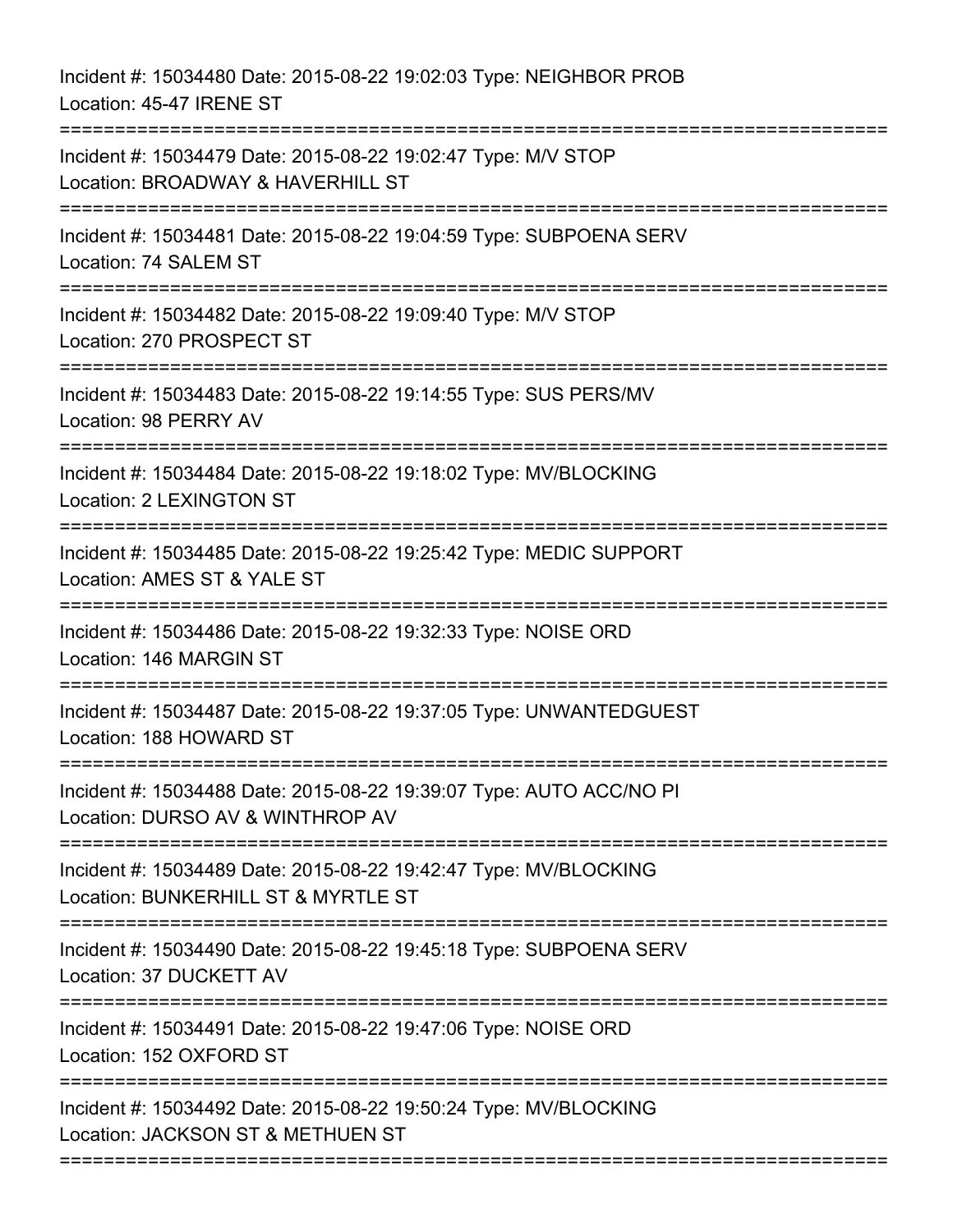Incident #: 15034493 Date: 2015-08-22 19:58:02 Type: NOISE ORD Location: 215 PROSPECT ST =========================================================================== Incident #: 15034494 Date: 2015-08-22 19:59:05 Type: GEN OFFENCES Location: LAWRENCE ST & MYRTLE ST =========================================================================== Incident #: 15034495 Date: 2015-08-22 20:04:26 Type: AUTO ACC/NO PI Location: CHICKERING ST & WINTHROP AV =========================================================================== Incident #: 15034496 Date: 2015-08-22 20:16:15 Type: ASSSIT OTHER PD Location: 1 GENERAL ST =========================================================================== Incident #: 15034497 Date: 2015-08-22 20:18:43 Type: AUTO ACC/UNK PI Location: 52 NEWBURY ST =========================================================================== Incident #: 15034498 Date: 2015-08-22 20:28:30 Type: NOISE ORD Location: 4 LEXINGTON ST =========================================================================== Incident #: 15034499 Date: 2015-08-22 20:29:00 Type: FIGHT Location: 1 1/2 CAULKINS CT =========================================================================== Incident #: 15034500 Date: 2015-08-22 20:31:34 Type: SUS PERS/MV Location: 25 MARSTON ST =========================================================================== Incident #: 15034501 Date: 2015-08-22 20:40:08 Type: NOISE ORD Location: 2 HIGHGATE ST =========================================================================== Incident #: 15034502 Date: 2015-08-22 20:42:09 Type: NEIGHBOR PROB Location: 128 CROSS ST =========================================================================== Incident #: 15034503 Date: 2015-08-22 20:44:35 Type: SUBPOENA SERV Location: 43 PEARL ST =========================================================================== Incident #: 15034504 Date: 2015-08-22 20:49:49 Type: LOUD NOISE Location: 213 PROSPECT ST =========================================================================== Incident #: 15034505 Date: 2015-08-22 20:55:11 Type: NOISE ORD Location: 40 ROWE ST =========================================================================== Incident #: 15034506 Date: 2015-08-22 20:57:51 Type: M/V STOP Location: 525 S BROADWAY ===========================================================================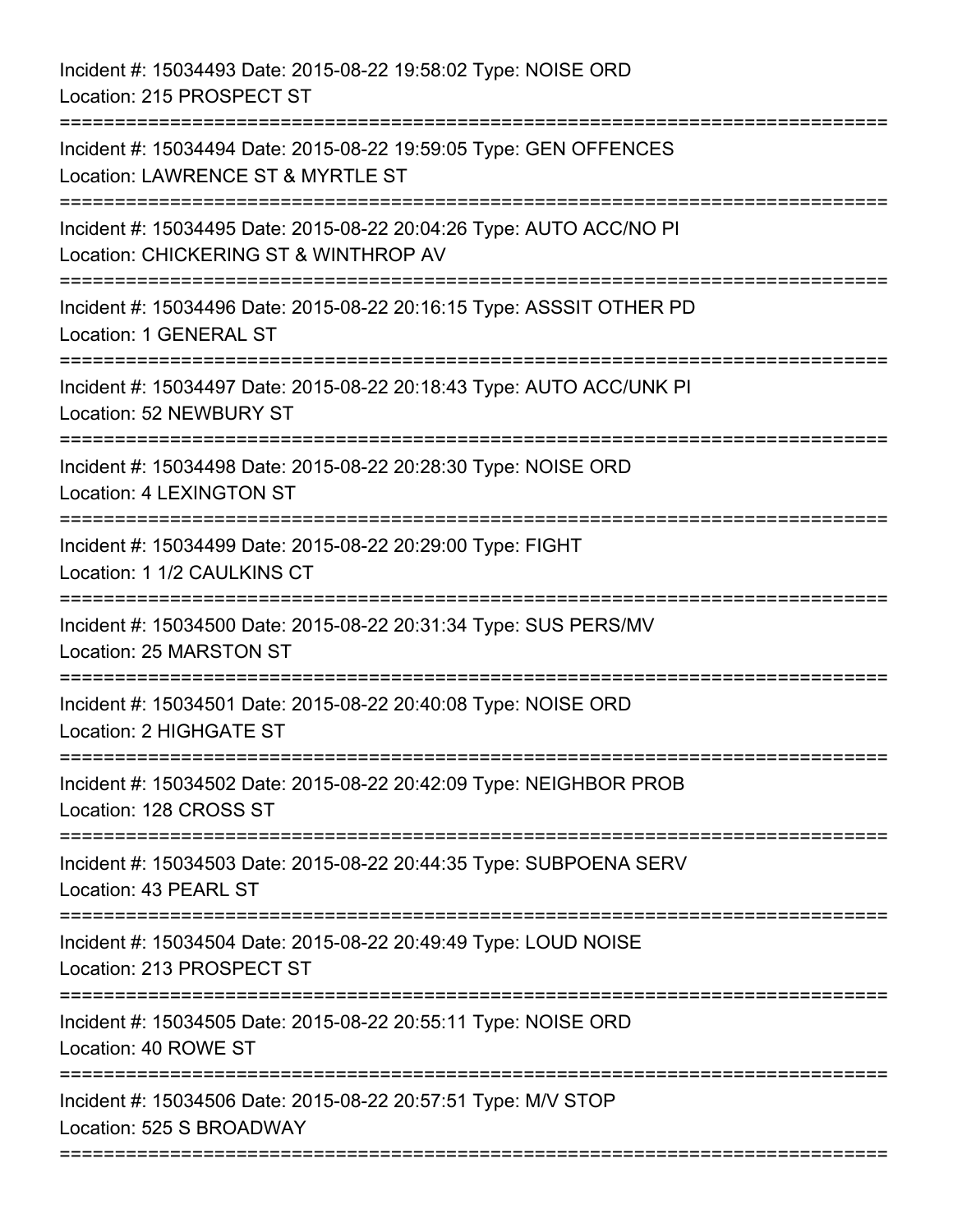Location: 12 BEDFORD ST

| Incident #: 15034508 Date: 2015-08-22 21:10:17 Type: M/V STOP<br>Location: CEDAR ST & CHARDON ST                                  |  |
|-----------------------------------------------------------------------------------------------------------------------------------|--|
| Incident #: 15034509 Date: 2015-08-22 21:20:01 Type: NOISE ORD<br>Location: 7 EXCHANGE ST<br>:=================================== |  |
| Incident #: 15034510 Date: 2015-08-22 21:20:04 Type: M/V STOP<br>Location: 128 CROSS ST<br>:===========================           |  |
| Incident #: 15034511 Date: 2015-08-22 21:20:28 Type: NOISE ORD<br>Location: 152 BUTLER ST                                         |  |
| Incident #: 15034512 Date: 2015-08-22 21:30:22 Type: SUBPOENA SERV<br>Location: 382 S BROADWAY                                    |  |
| Incident #: 15034513 Date: 2015-08-22 21:38:42 Type: M/V STOP<br>Location: AMES ST & PROVIDENCE ST<br>:========================== |  |
| Incident #: 15034514 Date: 2015-08-22 21:39:11 Type: NOISE ORD<br>Location: 219 CARLETON ST                                       |  |
| Incident #: 15034515 Date: 2015-08-22 21:41:13 Type: SUBPOENA SERV<br>Location: 1 BEACON AV                                       |  |
| Incident #: 15034516 Date: 2015-08-22 21:42:44 Type: DISORDERLY<br>Location: MCDONALDS / 50 BROADWAY                              |  |
| Incident #: 15034517 Date: 2015-08-22 21:48:27 Type: NOISE ORD<br>Location: 70 SARATOGA ST                                        |  |
| Incident #: 15034518 Date: 2015-08-22 21:54:17 Type: AUTO ACC/NO PI<br>Location: 75 BASSWOOD ST                                   |  |
| Incident #: 15034519 Date: 2015-08-22 21:57:16 Type: DOMESTIC/PROG<br>Location: 3 BEACON ST                                       |  |
| Incident #: 15034520 Date: 2015-08-22 21:58:03 Type: NOISE ORD<br>Location: 204 WALNUT ST                                         |  |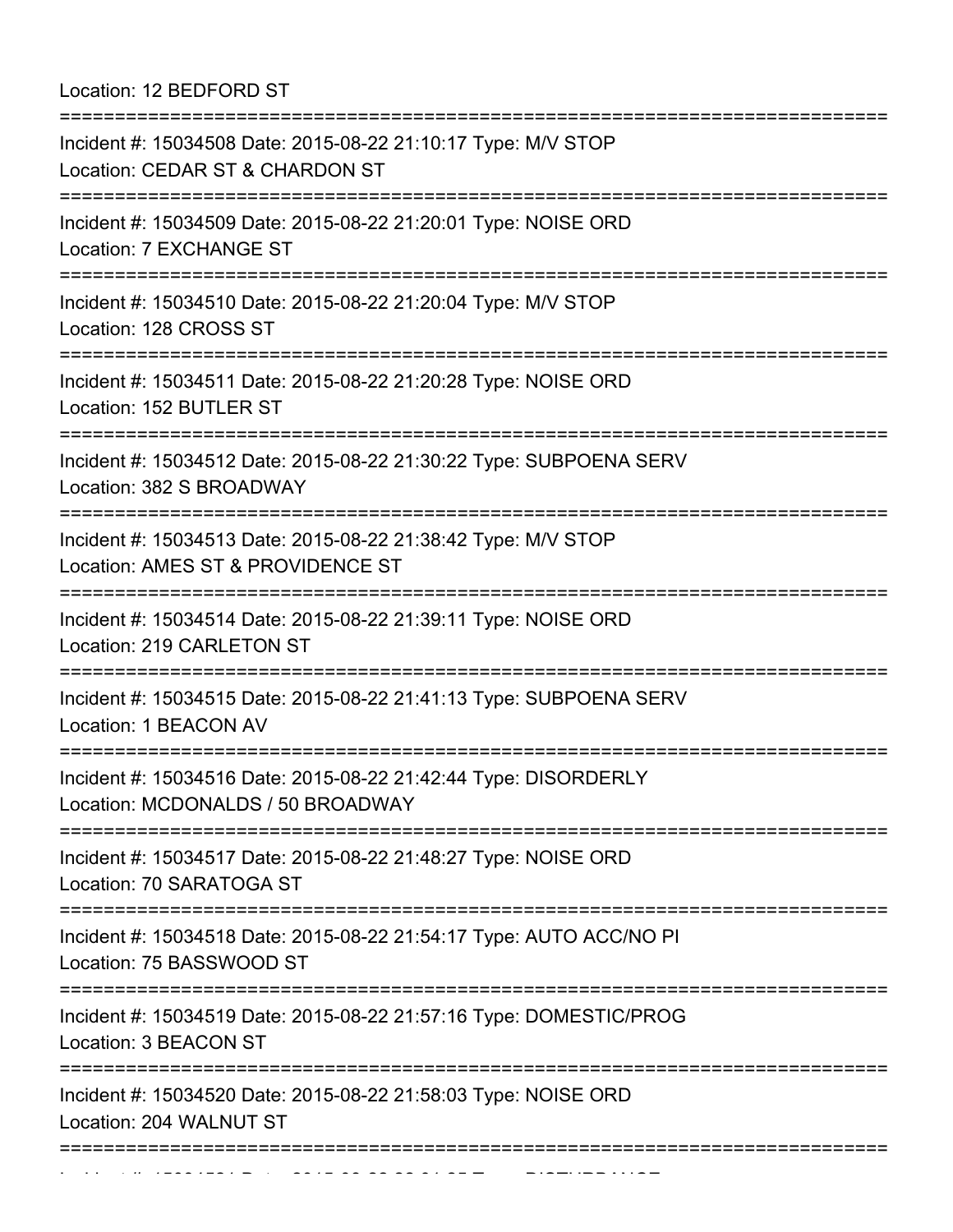| Location: HAFFNERS GAS STATION / 469 HAVERHILL ST<br>==================================                 |
|---------------------------------------------------------------------------------------------------------|
| Incident #: 15034522 Date: 2015-08-22 22:05:02 Type: MEDIC SUPPORT<br>Location: NEWTON ST & SHATTUCK ST |
| Incident #: 15034523 Date: 2015-08-22 22:13:44 Type: ALARM/BURG<br>Location: 420 COMMON ST              |
| Incident #: 15034524 Date: 2015-08-22 22:18:58 Type: SUBPOENA SERV<br>Location: 120 HIGH ST             |
| Incident #: 15034525 Date: 2015-08-22 22:22:41 Type: SUS PERS/MV<br>Location: 227 ANDOVER ST            |
| Incident #: 15034527 Date: 2015-08-22 22:27:22 Type: LOUD NOISE<br>Location: 30 MILTON ST               |
| Incident #: 15034526 Date: 2015-08-22 22:27:44 Type: NOISE ORD<br>Location: 66 TRENTON ST               |
| Incident #: 15034528 Date: 2015-08-22 22:28:54 Type: MEDIC SUPPORT<br>Location: 113 S UNION ST #2       |
| Incident #: 15034529 Date: 2015-08-22 22:32:36 Type: AUTO ACC/NO PI<br>Location: ESSEX ST & UNION ST    |
| Incident #: 15034530 Date: 2015-08-22 22:34:12 Type: ALARM/BURG<br>Location: 226 WINTHROP AV            |
| Incident #: 15034531 Date: 2015-08-22 22:40:43 Type: NOISE ORD<br>Location: 245 BRUCE                   |
| Incident #: 15034532 Date: 2015-08-22 22:46:23 Type: NOISE ORD<br>Location: 245 ERVING AV FL 2          |
| Incident #: 15034533 Date: 2015-08-22 22:52:00 Type: NOISE ORD<br>Location: 2 LEXINGTON ST              |
| Incident #: 15034534 Date: 2015-08-22 22:55:37 Type: NOISE ORD<br>Location: CORNISH ST & KNOX ST        |
|                                                                                                         |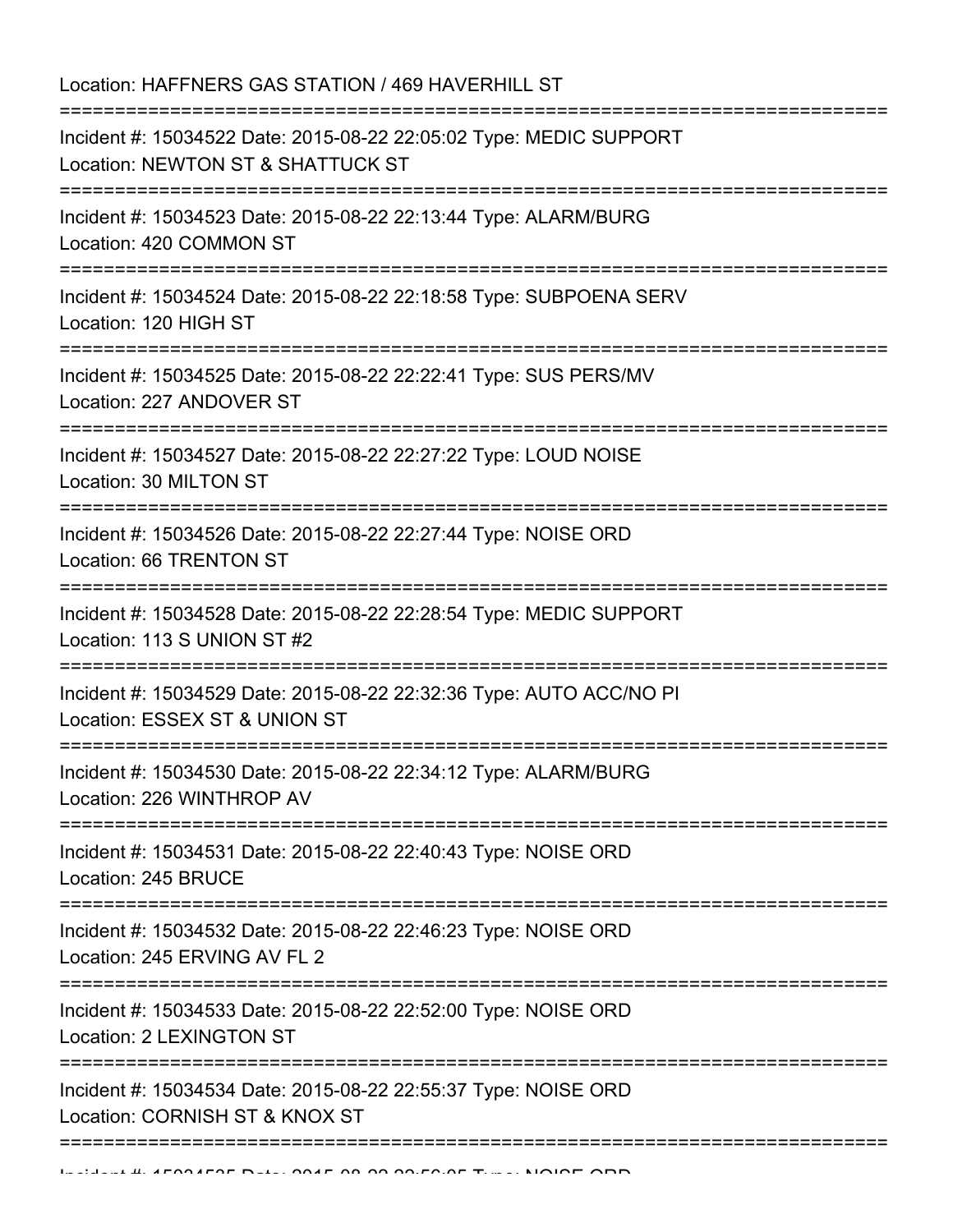| Location: BUSWELL ST & EUTAW ST                                                                                                       |
|---------------------------------------------------------------------------------------------------------------------------------------|
| Incident #: 15034536 Date: 2015-08-22 22:56:26 Type: DISTURBANCE<br>Location: 32 WILLOW ST<br>==================================      |
| Incident #: 15034538 Date: 2015-08-22 22:56:41 Type: SUS PERS/MV<br>Location: 42 PORTLAND ST                                          |
| Incident #: 15034537 Date: 2015-08-22 22:57:36 Type: FIGHT<br>Location: WARD SIX CLUB / 57 SPRINGFIELD ST<br>:======================= |
| Incident #: 15034539 Date: 2015-08-22 23:05:45 Type: MV/BLOCKING<br>Location: 9 GROVE ST                                              |
| Incident #: 15034540 Date: 2015-08-22 23:06:31 Type: M/V STOP<br><b>Location: AMESBURY ST</b><br>=============================        |
| Incident #: 15034541 Date: 2015-08-22 23:13:10 Type: NOISE ORD<br>Location: 13 BUNKERHILL ST                                          |
| Incident #: 15034542 Date: 2015-08-22 23:14:34 Type: DISTURBANCE<br>Location: 245 BROADWAY #8                                         |
| ;=====================================<br>Incident #: 15034543 Date: 2015-08-22 23:20:38 Type: NOISE ORD<br>Location: 245 ERVING AV   |
| Incident #: 15034544 Date: 2015-08-22 23:25:36 Type: NOISE ORD<br>Location: 134 MT VERNON ST                                          |
| Incident #: 15034545 Date: 2015-08-22 23:28:29 Type: CK WELL BEING<br>Location: 362 ESSEX ST                                          |
| Incident #: 15034546 Date: 2015-08-22 23:30:16 Type: NOISE ORD<br>Location: 48 CROSBY ST                                              |
| Incident #: 15034547 Date: 2015-08-22 23:31:14 Type: M/V STOP<br>Location: BROADWAY & LOWELL ST                                       |
| Incident #: 15034548 Date: 2015-08-22 23:31:23 Type: GENERAL SERV<br>Location: 123 OXFORD ST                                          |
|                                                                                                                                       |